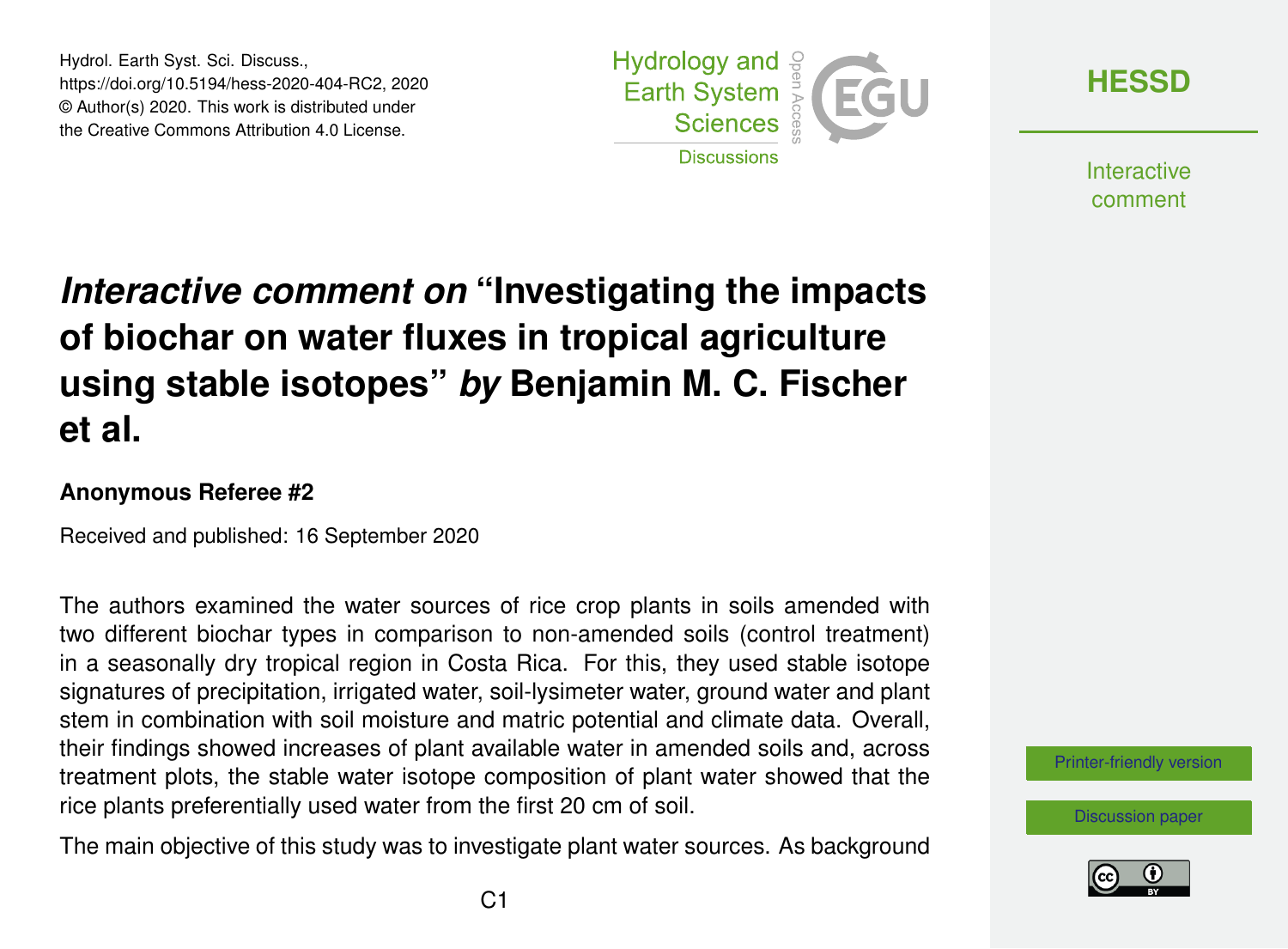information provided (L113-115), the study of Shen et. (2015) showed that flooded rice consumed soil water from 0-15 cm deep, while the study of Mahindawansha et al. (2018) found that upland rice in dry conditions mostly consumed soil water from the first 50 cm of depth. Based on these findings, the authors hypothesized that amending biochar into the top 10-30 cm of the soil, could increase soil water storage and rice plants be able to use water from different soil water pools in comparison to plants grown in non-amended soils (L113-125) across the different time periods studied.

First, I should say that after the work of Brooks et al. (2020), countless studies across regions (including tropical wet environments; see Goldsmith et al. 2012; Muñoz-Villers et al. 2018) and revisions have showed that plants use evaporatively fractionated soil water (Sprenger et al., 2016; Sprenger and Allen 2020). The general finding is that plant water is isotopically similar to bulk soil water but not to low suctionâ $\tilde{A}$  Rlysimeter water, implying that roots are generally located in less conductive (mobile) pores where water tends to travel more slowly and can reside for longer times.

In the present study, soil water samples representing the soil water pool for plants, were only collected using low suction (80 kPa) lysimeters. Bulk soil samples were a key part of the experiment but they are missing here. This methodological issue, is perhaps the largest flaws of the research and I do not see a way to get out of it, based on all the evidence published over the last decade.

In addition, your soils are dominated by clay content (Table A1) which is very well known for its very fine particle structure making very difficult to empty the water from such smaller pores using low soil tension lysimeters. This is other reason why the authors should have collected and used bulk soil water isotope ratios (from cryogenic vacuum distillation) as the representative soil water source for plants. I also observed that your samplings 9,10 and 11 corresponding to Period III (Figure 4), were characterized by low soil water contents held at very high tensions (close to PWP conditions). Hence, the soil water collected with soil lysimeters was not "seeing" the water that plants were extracted during this dry period. This situation is particularly observed for the biochar

## **[HESSD](https://hess.copernicus.org/preprints/)**

Interactive comment

[Printer-friendly version](https://hess.copernicus.org/preprints/hess-2020-404/hess-2020-404-RC2-print.pdf)

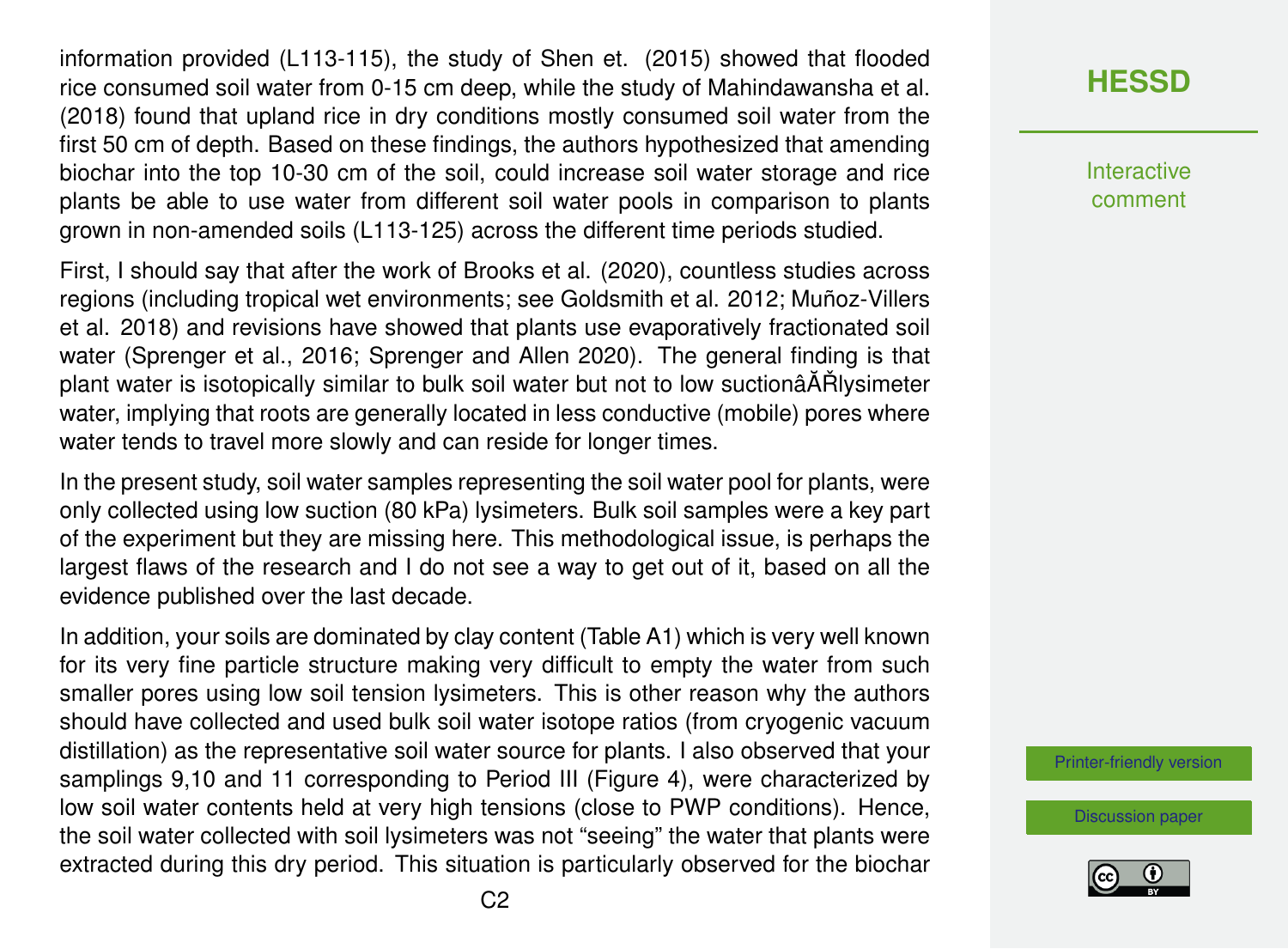amended treatments. Therefore, the research question 2 cannot be answered.

I have made some other important comments that the authors can also consider when preparing other articles around these topics:

1) The use of mixing models to quantify the relative contributions of the different plant water sources, instead of reporting the results in a visual graphical and/or descriptive way only.

2) The construction of dual isotope space figures in which the plant and the different water sources are plotted together. In this way, it is easier the assess the isotope information per sampling period and seasons (Figure 7 and 8).

3) Both water isotopes ( $\delta$ 2H and  $\delta$ 18O) were determined for the plant and potential water sources, however, the results were only elaborated around 18O. I would suggest you to describe both isotope ratios.

#### References

Brooks, J. R., Barnard, H. R., Coulombe, R., & McDonnell, J. J. (2010). Ecohydrologic separation of water between trees and streams in a Mediterranean climate. Nature Geoscience, 3(2), 100–104.

Goldsmith GR, Muñoz-Villers LE, Holwerda F, McDonnell JJ, Asbjornsen H, Dawson TE. Stable isotopes reveal linkages among ecohydrological processes in a seasonally dry tropical montane cloud forest. Ecohydrol 5:779–790, 2012.

Muñoz-Villers, L.E., Holwerda, F., Alvarado-Barrientos, M.S., Geissert, D.R., and Dawson, T.E.: Reduced dry season transpiration is coupled with shallow soil water use in tropical montane forest trees, Oecologia, 188, 303–317, 2018.

Sprenger, M., Leistert, H., Gimbel, K., & Weiler, M. (2016). Illuminating hydrological processes at the soilâ $\tilde{A}$  Rvegetationâ $\tilde{A}$ Ratmosphere interface with water stable isotopes. Reviews of Geophysics, 54, 674–704.

Interactive comment

[Printer-friendly version](https://hess.copernicus.org/preprints/hess-2020-404/hess-2020-404-RC2-print.pdf)